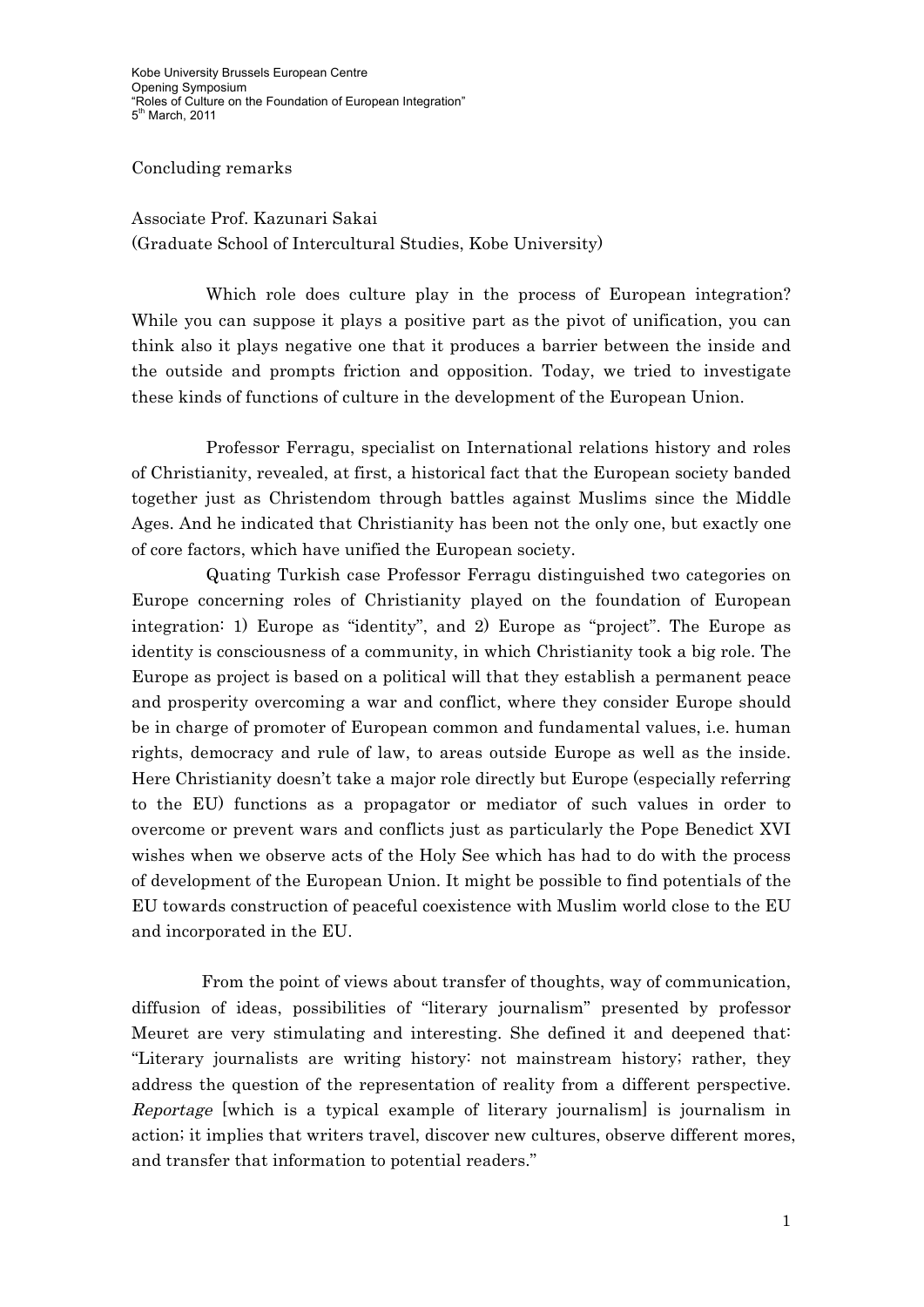We can recognize that, at the heyday of literary journalism, 1) different traditional ways of journalism converged gradually and many models of "reportage" were produced, which describe important changes of culture which had made up "Europe". 2) literary journalism contributed to send individuals' voices as alternatives to tell history.

It is difficult to say that literary journalism itself grew the European integration but indicated that intercultural contacts are very productive in Europe where different cultures coexist. Picking up voices in the margin in Europe and sharing values with them, it has attracted considerable attention to public, showing the entire and real figure of Europe.

Professor Terao developed the discussion, from the point of view of socio-linguistics and history, that in the situation that "liquifaction" of international society, i.e. remarkable increase of migration is evident in a globalized era, how the European Union protects minority languages.

He focuses on "territoriality", which is a political and social principle Europe innovated and diffused to all over the world in the process of formation of the modern sovereign state system. But its deconstruction (free movement of people beyond borders) has been developed just in Europe through the formation of the European Union, nevertheless in the context of reinforcement of borders between the inside and the outside, territoriality has been strengthened. He pointed out critically that the distinction between "protected minority languages" and "non-protected ones" has been made according to the origins of the languages from inside Europe or outside Europe. Indicating the contradiction between "principle of territoriality" and "principle of personality" is caused through language rights and human rights, Prof. Terao analyzed to which degree the territoriality should be relativized in the European integration, with comparison to the situation of the regional integration in the East Asia.

Professor Eberhart focused on "pilgrimage" and presented a view to analyze the European integration from the perspective of cultural anthropology. Taking an example of a church of pilgrimage Mariazell, he analyzed the meanings of Christian pilgrimage in Europe and also pilgrimage phenomena around the world.

It is showed clearly that a sacred place visiting activity has been practiced gradually in the secular context rather than traditional religious one, i.e. the activity has become worldly and popularized. Many secular elements as well as religious ones have been incorporated into the pilgrimage activity. Here, what is important for the analysis on the foundation of European integration is especially intercultural dialogues beyond difference of religions and new identity formation in